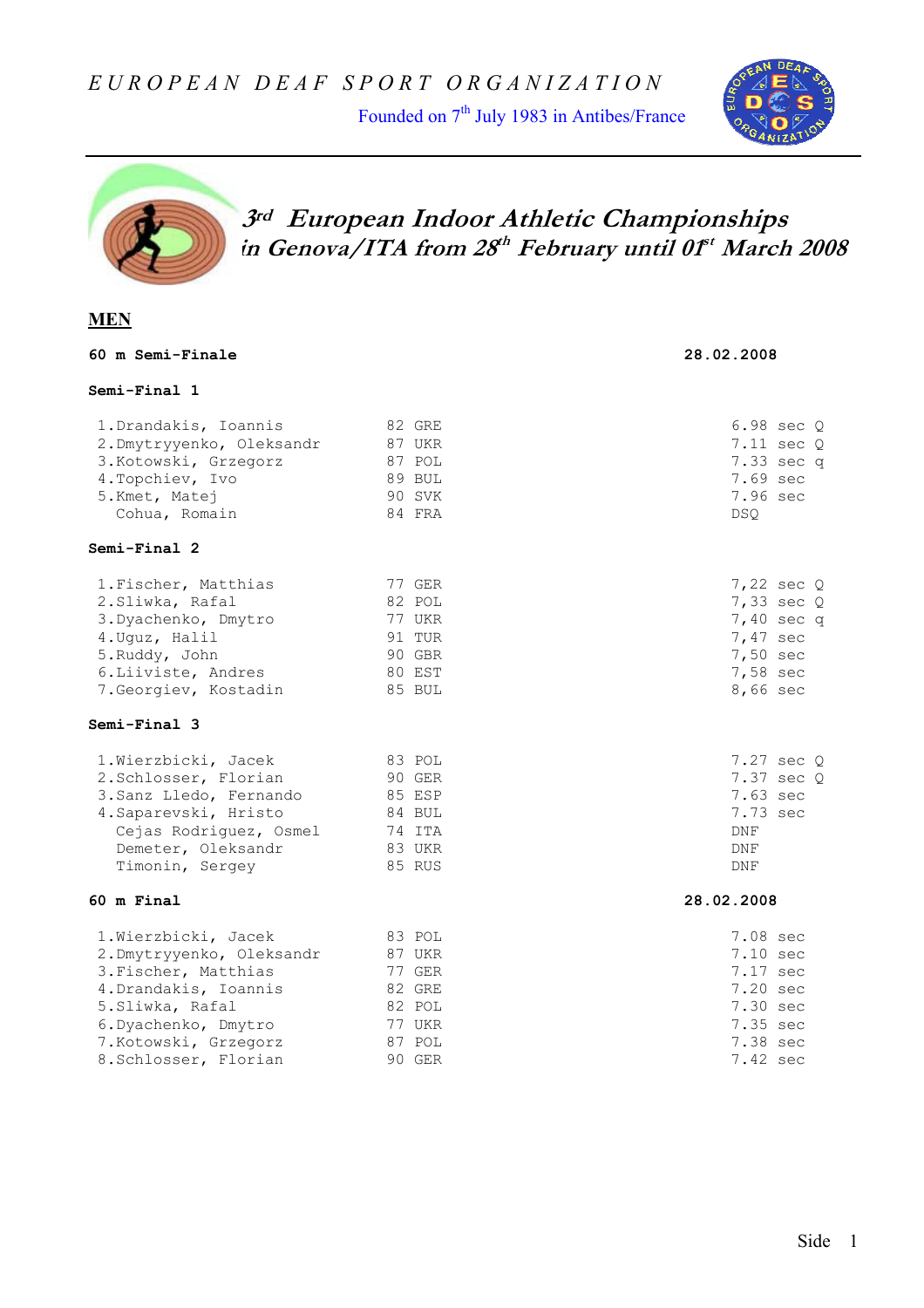Founded on 7<sup>th</sup> July 1983 in Antibes/France





# **3rd European Indoor Athletic Championships in Genova/ITA from 28th February until 01st March 2008**

#### **MEN**

| 400 m Heats                                                                                                                   |                                                | 28.02.2008                                                            |
|-------------------------------------------------------------------------------------------------------------------------------|------------------------------------------------|-----------------------------------------------------------------------|
| Heat 1                                                                                                                        |                                                |                                                                       |
| 1. Mazuro, Sergiy<br>2. Rapp, Manuel<br>3. Liakopoulos, Aristotelis<br>4. Saparevski, Hristo<br>Wierzbicki, Jacek             | 86 UKR<br>90 GER<br>83 GRE<br>84 BUL<br>83 POL | 53.45 sec Q<br>54.57 sec 0<br>55.00 sec<br>58.14 sec<br>DNF           |
| Heat 2                                                                                                                        |                                                |                                                                       |
| 1. Cejas Rodriguez, Osmel 74 ITA<br>2.Khodakov, Oleksandr<br>3. Kotowski, Grzegorz<br>4. Boutachkourt El Moussaoui, A. 86 ESP | 79 UKR<br>87 POL                               | 51.22 sec Q<br>51.44 sec Q<br>51.46 sec q<br>53.88 sec q              |
| Heat 3                                                                                                                        |                                                |                                                                       |
| 1. Novikov, Nikita<br>2. Turkov, Volodymyr<br>3. Swiszcz, Mariusz<br>4. Ondo Obiang, Casimiro<br>Georgiev, Kostadin           | 87 RUS<br>83 UKR<br>80 POL<br>90 ESP<br>85 BUL | 53.20 sec Q<br>53.34 sec Q<br>53.45 sec q<br>54.64 sec<br>DNF         |
| Heat 4                                                                                                                        |                                                |                                                                       |
| 1. Pudschun, Lucas<br>2. Ukhanov, Pavel<br>3. Garcia-Gil Munoz, Jose Luis 87 ESP<br>4.Ruddy, John<br>5. Topchiev, Ivo         | 90 GER<br>80 RUS<br>90 GBR<br>89 BUL           | 53,62 sec Q<br>53,92 $sec Q$<br>54,32 sec q<br>56,79 sec<br>62,24 sec |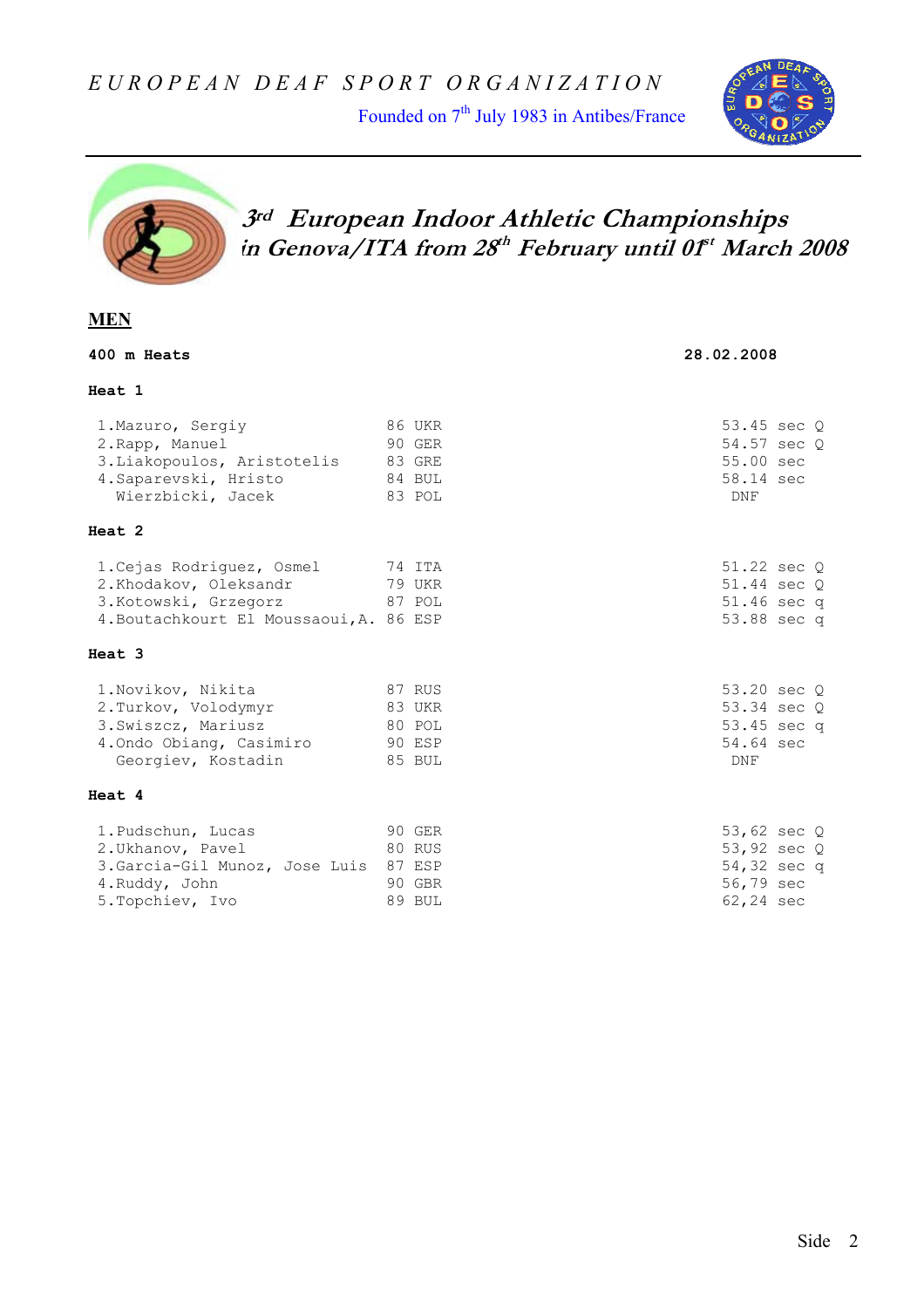Founded on 7<sup>th</sup> July 1983 in Antibes/France





# **3rd European Indoor Athletic Championships in Genova/ITA from 28th February until 01st March 2008**

#### **MEN**

| 400 m Semi-Finale                                                                                                                                               |                                                | 28.02.2008                                                                                  |
|-----------------------------------------------------------------------------------------------------------------------------------------------------------------|------------------------------------------------|---------------------------------------------------------------------------------------------|
| Semi-Final 1                                                                                                                                                    |                                                |                                                                                             |
| 1. Mazuro, Sergiy<br>2. Turkov, Volodymyr<br>3. Novikov, Nikita<br>4. Rapp, Manuel<br>5. Swiszcz, Mariusz<br>6. Boutachkourt El Moussaoui, A. 86 ESP            | 86 UKR<br>83 UKR<br>87 RUS<br>90 GER<br>80 POL | 50.58 sec Q<br>50.97 sec 0<br>51.39 sec 0<br>52.01 sec<br>52.70 sec<br>54.01 sec            |
| Semi-Final 2                                                                                                                                                    |                                                |                                                                                             |
| 1.Khodakov, Oleksandr<br>2. Ukhanov, Pavel<br>3. Cejas Rodriguez, Osmel<br>4. Pudschun, Lucas<br>5. Kotowski, Grzegorz<br>6. Garcia-Gil Munoz, Jose Luis 87 ESP | 79 UKR<br>80 RUS<br>74 ITA<br>90 GER<br>87 POL | $51,13 \text{ sec } Q$<br>51,49 sec Q<br>51,63 sec Q<br>52,13 sec<br>52,92 sec<br>56,03 sec |
| 800 m Heats                                                                                                                                                     |                                                | 28.02.2008                                                                                  |
| Heat 1                                                                                                                                                          |                                                |                                                                                             |
| 1.Gkanatsios, Nikolaos<br>2. Nowak, Rafal<br>3.Kulikov, Roman<br>Germash, Oleksandr<br>Soto Rey, Javier                                                         | 88 GRE<br>75 POL<br>84 RUS<br>87 UKR<br>77 ESP | $2:04.44$ min $O$<br>$2:04.86$ min $Q$<br>$2:05.44$ min $Q$<br>DNF<br>DNF                   |
| Heat 2                                                                                                                                                          |                                                |                                                                                             |
| 1.Hurkin, Siarhei<br>2. Dyulger, Sergiy<br>3. Boutachkourt El Moussaoui, A .86 ESP<br>4. Katsis, Panagiotis                                                     | 72 BLR<br>83 UKR<br>87 GRE                     | $2:15.18$ min $Q$<br>$2:16.04$ min O<br>$2:17.84$ min $Q$<br>$2:26.77$ min q                |
| Heat 3                                                                                                                                                          |                                                |                                                                                             |
| 1.Karakuelah, Oender<br>2. Swiszcz, Mariusz<br>3. Silaev, Alexey<br>4. Garcia-Gil Munoz, Jose Luis                                                              | 79 TUR<br>80 POL<br>81 RUS<br>87 ESP           | $2:07.03$ min $Q$<br>$2:07.05$ min Q<br>$2:15.09$ min $Q$<br>$2:22.25$ min q                |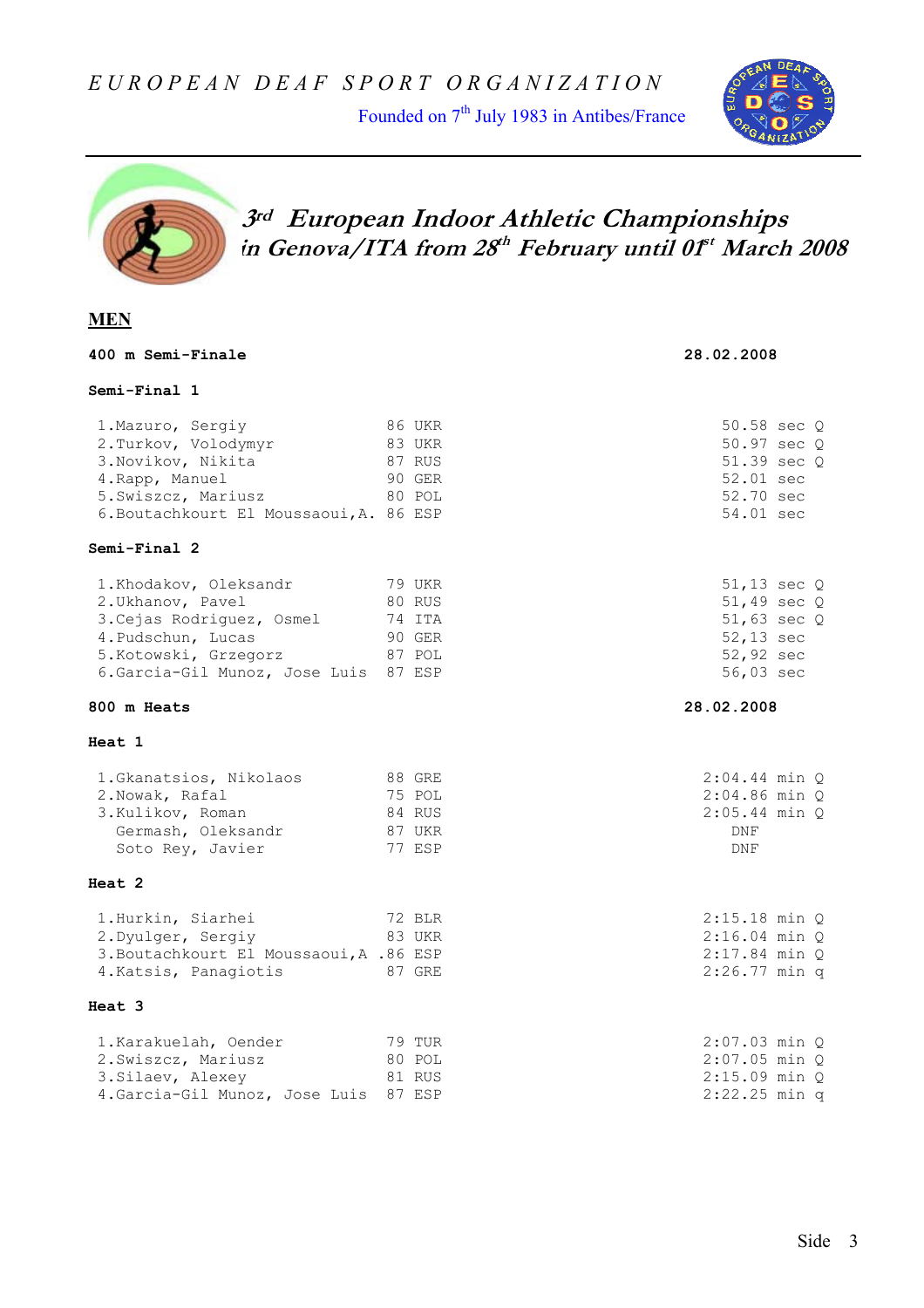Founded on 7<sup>th</sup> July 1983 in Antibes/France





# **3rd European Indoor Athletic Championships in Genova/ITA from 28th February until 01st March 2008**

#### **MEN**

| POLE VAULT Final                                                          |                                                                                                               |                                                      |                       |                                                                           |                           |                               |                                                |            |  |  | 28.02.2008 |              |                    |        |
|---------------------------------------------------------------------------|---------------------------------------------------------------------------------------------------------------|------------------------------------------------------|-----------------------|---------------------------------------------------------------------------|---------------------------|-------------------------------|------------------------------------------------|------------|--|--|------------|--------------|--------------------|--------|
| 1. Baymuratov, Dmitry<br>2. Paukson, Hans-Kristjan<br>3. Thomaidis, Vyron | Krazhau, Ivan<br>Rapp, Manuel                                                                                 |                                                      |                       |                                                                           |                           |                               | 84 RUS<br>79 EST<br>78 GRE<br>86 BLR<br>90 GER |            |  |  |            | 4.00<br>4.00 | 3.80 m<br>ΝW<br>ΝW | m<br>m |
| $1 -$<br>$2 -$<br>$3 -$<br>XXX<br>-                                       | 3.00 3.50 3.70 3.80 3.90 4.00 4.05 4.10<br>$\overline{\phantom{m}}$<br>$-$<br>$\overline{\phantom{a}}$<br>XXX | $\qquad \qquad -$<br>XXO<br>$\overline{\phantom{0}}$ | XXO<br>$\circ$<br>XXO | $\qquad \qquad -$<br>$\overline{\phantom{m}}$<br>$\overline{\phantom{m}}$ | $\circ$<br>$\circ$<br>XXX | -<br>$\overline{\phantom{m}}$ |                                                | XXX<br>XXX |  |  |            |              |                    |        |

#### **LONG JUMP Final 28.02.2008**

| 1.Iakovlev, Alexey           |           |             | 76 RUS                                    |              | 6.74 m           |
|------------------------------|-----------|-------------|-------------------------------------------|--------------|------------------|
|                              |           |             | 6.51 6.72 6.74 6.42 6.65 x                |              |                  |
| 2. Timonin, Sergey 85 RUS    |           |             |                                           |              | 6.71 m           |
|                              |           |             | $6.70$ $6.39$ $ 6.71$ $6.59$ $6.69$       |              |                  |
| 3. Prypiyalo, Sergiy 82 UKR  |           |             |                                           |              | $6.62 \text{ m}$ |
|                              |           |             | $6.41$ $6.52$ $6.30$ $6.18$ $6.62$ $6.21$ |              |                  |
| 4. Smons, Janis 87 LAT       |           |             |                                           |              | $6.62 \text{ m}$ |
|                              |           |             | x x 6.62 6.32 x                           | $\mathbf{x}$ |                  |
| 5. Drandakis, Ioannis 82 GRE |           |             |                                           |              | 6.60 m           |
|                              |           |             | $5.79$ 6.60 - 5.87 6.32 6.52              |              |                  |
| 6.Cohua, Romain              |           |             | 84 FRA                                    |              | $6.48$ m         |
|                              |           |             | 6.41 6.37 6.48 6.31 6.25 6.26             |              |                  |
| 7. Kotowski, Grzegorz 87 POL |           |             |                                           |              | 6.43 m           |
|                              |           |             | $6.18$ $6.17$ $6.43$ $ -$                 |              |                  |
| 8. Kozich, Aliaksandr 87 BLR |           |             |                                           |              | 6.30 m           |
|                              |           |             | 5.82 6.30 6.14 6.08 3.74 6.26             |              |                  |
| 9. Paukson, Hans-Kristjan    |           |             | 79 EST                                    |              | 5.74 m           |
|                              | 5.74 3.96 |             |                                           |              |                  |
| 10.Schlosser, Florian        |           |             | 90 GER                                    |              | $5.21 \text{ m}$ |
|                              |           | x 3.08 5.21 |                                           |              |                  |
| Khodakov, Oleksandr          |           |             | 79 UKR                                    |              | DNS              |
|                              |           |             |                                           |              |                  |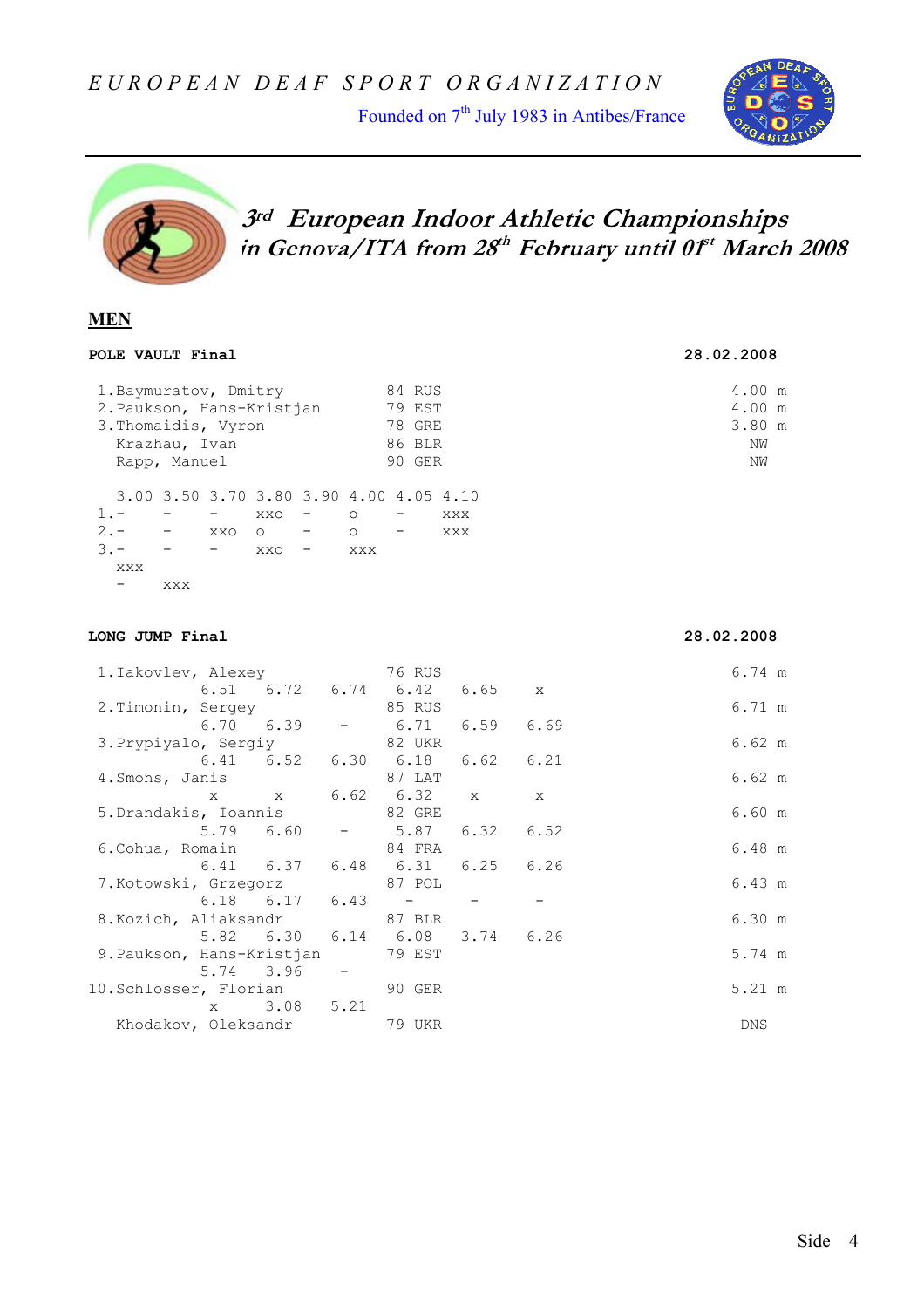Founded on 7<sup>th</sup> July 1983 in Antibes/France





# **3rd European Indoor Athletic Championships in Genova/ITA from 28th February until 01st March 2008**

#### **MEN**

| <b>SHOT PUT Final</b>            |                |                                     |              |              | 28.02.2008 |
|----------------------------------|----------------|-------------------------------------|--------------|--------------|------------|
| 1.Bilokon, Oleg                  |                | 77 UKR                              |              |              | $15.18$ m  |
|                                  |                | x 15.18 15.16 14.68 15.04 14,80     |              |              |            |
| 2. Kilic, Mahmut                 |                | 83 TUR                              |              |              | 14.93 m    |
|                                  |                | 14.47 14.80 14.93 14.62 x           |              | $\mathbf{x}$ |            |
| 3.Klimpel, Hanjo                 |                | 89 GER                              |              |              | 13.43 m    |
|                                  |                | 13.18 12.90 13.31 x 13.43 x         |              |              |            |
| 4. Aleksandrov, Alexander 81 RUS |                |                                     |              |              | 13.25 m    |
|                                  |                | 12.77 12.84 13.25 12.97 13.06 12.92 |              |              |            |
| 5. Bischlager, Christoph 83 GER  |                |                                     |              |              | $12.47$ m  |
|                                  |                | 11.80 12.25 x 12.19 12.03 12,47     |              |              |            |
| 6. Bruna, Federico               |                | 72 ITA                              |              |              | $12.18$ m  |
|                                  |                | x 11.76 11.71 11.95 12.18           |              | $\mathbf{x}$ |            |
| 7.Kulikovs, Alnis                |                | 83 LAT                              |              |              | 11.37 m    |
|                                  |                | 11.37 11.00 x 10.47 11.05           |              | $\mathbf{x}$ |            |
| 8. Blackwell, David              |                | 77 GBR                              |              |              | 8.73 m     |
|                                  | 8.51 8.73 8.32 | $\mathbf{X}$                        | $\mathbf{x}$ | X            |            |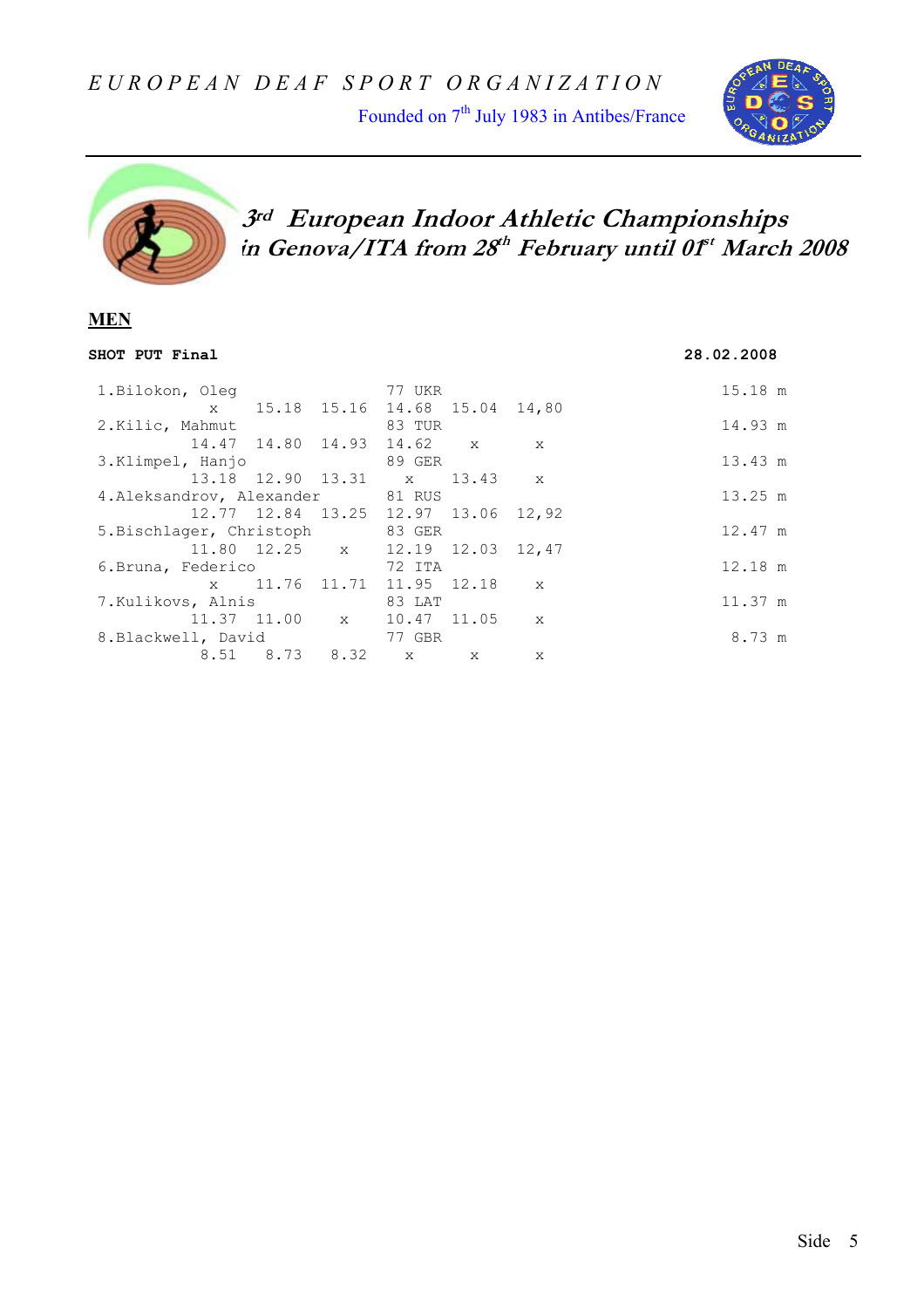Founded on 7<sup>th</sup> July 1983 in Antibes/France





# **3rd European Indoor Athletic Championships in Genova/ITA from 28th February until 01st March 2008**

#### **WOMEN**

| Semi-Final 1              |        |                      |
|---------------------------|--------|----------------------|
| 1. Urbanski, Jessica      | 93 GER | 7.98 sec Q           |
| 2. Shapoval, Yuliya       | 88 UKR | 8.18 sec Q           |
| 3. Chebatarova, Tatsiana  | 84 BLR | 8.19 sec Q           |
| 4.Hralko, Marharyta       | 87 BLR | $8.26 \text{ sec}$ q |
| 5. Bachmatiuk, Magdalena  | 86 POL | 8.33 sec q           |
| 6. Ojastu, Anette         | 88 EST | 8.45 sec             |
| 7. Fedorova, Polina       | 84 ITA | 8.53 sec             |
| 8. Kupisz, Ewa            | 88 POL | 8.80 sec             |
| Semi-Final 2              |        |                      |
| 1.Belaya, Katsiaryna      | 88 BLR | 8.28 sec Q           |
| 2. Kochmaryk Viktoriya    | 89 UKR | 8.40 sec Q           |
| 3. Kuprych, Lyudmyla      | 84 UKR | 8.43 sec 0           |
| 4. Schneid, Georgina      | 90 GER | 8.52 sec             |
| 5. Lewandowska, Katarzyna | 90 POL | 8.78 sec             |
| 6. Setz, Laura            | 92 SUI | 8.82 sec             |
| 7.Golovina, Ksenia        | 92 RUS | 9.40 sec             |
| $60$ m Final              |        | 28.02.2008           |
| 1. Urbanski, Jessica      | 93 GER | 7,94 sec             |
| 2.Hralko, Marharyta       | 87 BLR | 8,04 sec             |
| 3. Shapoval, Yuliya       | 88 UKR | 8,08 sec             |
| 4. Chebatarova, Tatsiana  | 84 BLR | $8,12 \text{ sec}$   |
| 5. Bachmatiuk, Magdalena  | 86 POL | 8,32 sec             |
| 6.Kochmaryk Viktoriya     | 89 UKR | 8,36 sec             |
| 7. Kuprych, Lyudmyla      | 84 UKR | 8,39 sec             |

8.Belaya, Katsiaryna 88 BLR 8,49 sec

**60 m Semi-Finale 28.02.2008**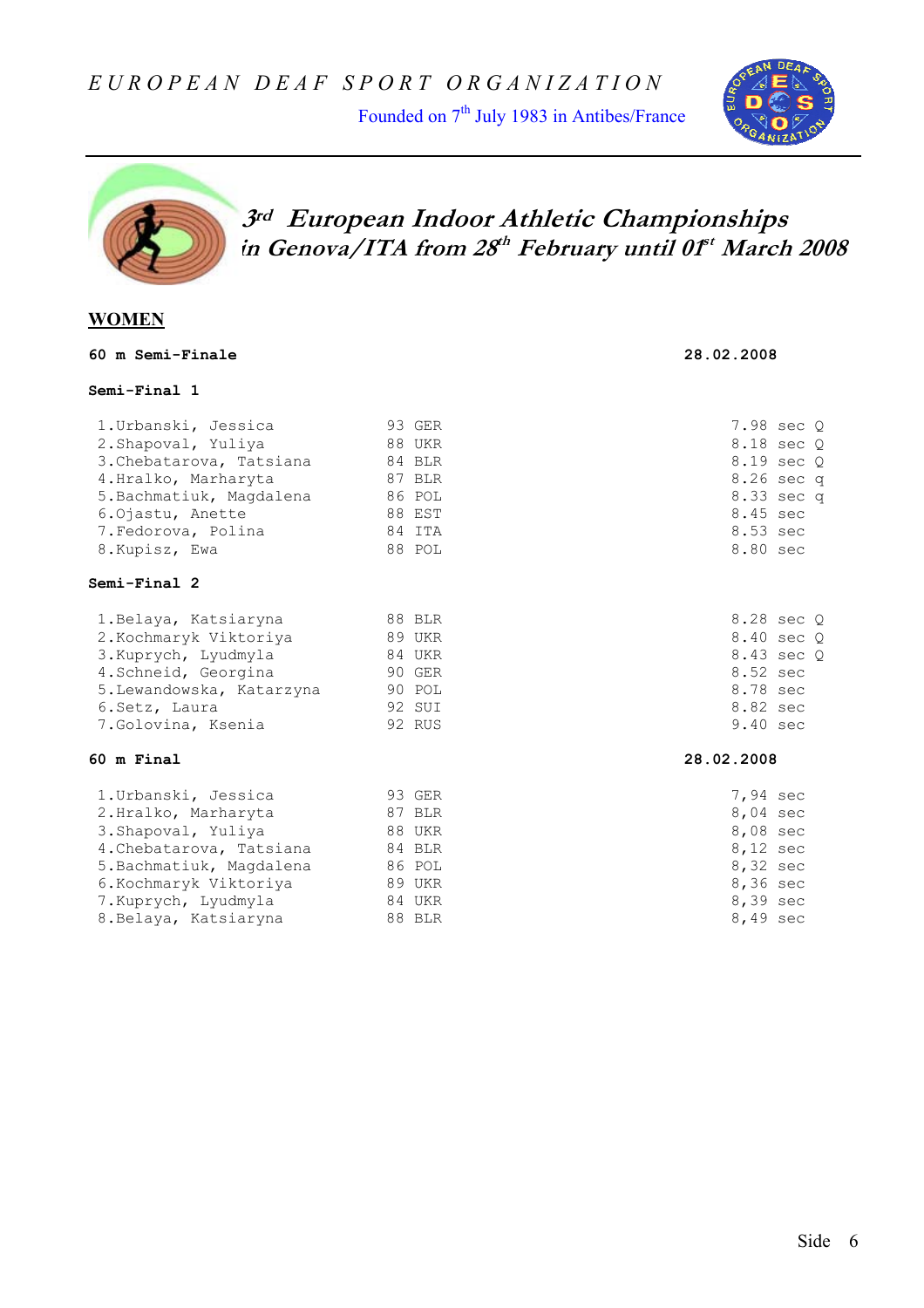Founded on 7<sup>th</sup> July 1983 in Antibes/France





 **3rd European Indoor Athletic Championships in Genova/ITA from 28th February until 01st March 2008** 

#### **WOMEN**

| 400 m Heats                                                                                                                              |                                                          | 28.02.2008                                                                                   |  |  |  |  |
|------------------------------------------------------------------------------------------------------------------------------------------|----------------------------------------------------------|----------------------------------------------------------------------------------------------|--|--|--|--|
| <b>Heat 1</b>                                                                                                                            |                                                          |                                                                                              |  |  |  |  |
| 1.Zverynska, Inna<br>2. Senina, Alevtina<br>3. Pons Lafoz, Laura<br>4. Vignati, Emeli                                                    | 72 UKR<br>89 RUS<br>89 ESP<br>77 ITA                     | 68.19 sec Q<br>68.25 sec Q<br>68.80 sec Q<br>$1:52.88$ sec q                                 |  |  |  |  |
| Heat 2                                                                                                                                   |                                                          |                                                                                              |  |  |  |  |
| 1.Golovina, Ksenia<br>2. Khaziieva, Natalia<br>3. Laidra, Liis<br>4. Lewandowska, Katarzyna<br>Chebatarova, Tatsiana                     | 92 RUS<br>83 UKR<br>83 EST<br>90 POL<br>84 BLR           | 65.34 sec 0<br>65.48 sec O<br>65.76 sec Q<br>69.80 sec q<br>DSQ                              |  |  |  |  |
| Heat 3                                                                                                                                   |                                                          |                                                                                              |  |  |  |  |
| 1. Tsiarentsyeva, Alena<br>2. Gurova, Evgenia<br>3. Manninen, Emilija<br>4. Kuprych, Solomiia                                            | 82 BLR<br>87 RUS<br>81 EST<br><b>90 UKR</b>              | 61.41 sec Q<br>$62.56 \text{ sec } Q$<br>$62.69 \text{ sec } 0$<br>62.83 sec q               |  |  |  |  |
| 400 m Semi-Finale                                                                                                                        |                                                          | 28.02.2008                                                                                   |  |  |  |  |
| Semi-Final 1                                                                                                                             |                                                          |                                                                                              |  |  |  |  |
| 1.Golovina, Ksenia<br>2.Zverynska, Inna<br>3. Manninen, Emilija<br>4. Kuprych, Solomiia<br>5. Senina, Alevtina<br>Lewandowska, Katarzyna | 92 RUS<br>72 UKR<br>81 EST<br>90 UKR<br>89 RUS<br>90 POL | 60.29 sec 0<br>61.06 sec Q<br>$61.59 \text{ sec } 0$<br>62.39 sec<br>62.45 sec<br>DNF        |  |  |  |  |
| Semi-Final 2                                                                                                                             |                                                          |                                                                                              |  |  |  |  |
| 1. Gurova, Evgenia<br>2. Tsiarentsyeva, Alena<br>3. Khaziieva, Natalia<br>4. Laidra, Liis<br>5. Pons Lafoz, Laura<br>Vignati, Emeli      | 87 RUS<br>82 BLR<br>83 UKR<br>83 EST<br>89 ESP<br>77 ITA | 60.57 sec Q<br>60.78 sec Q<br>$61.35 \text{ sec } Q$<br>65.05 sec<br>67.92 sec<br><b>DNS</b> |  |  |  |  |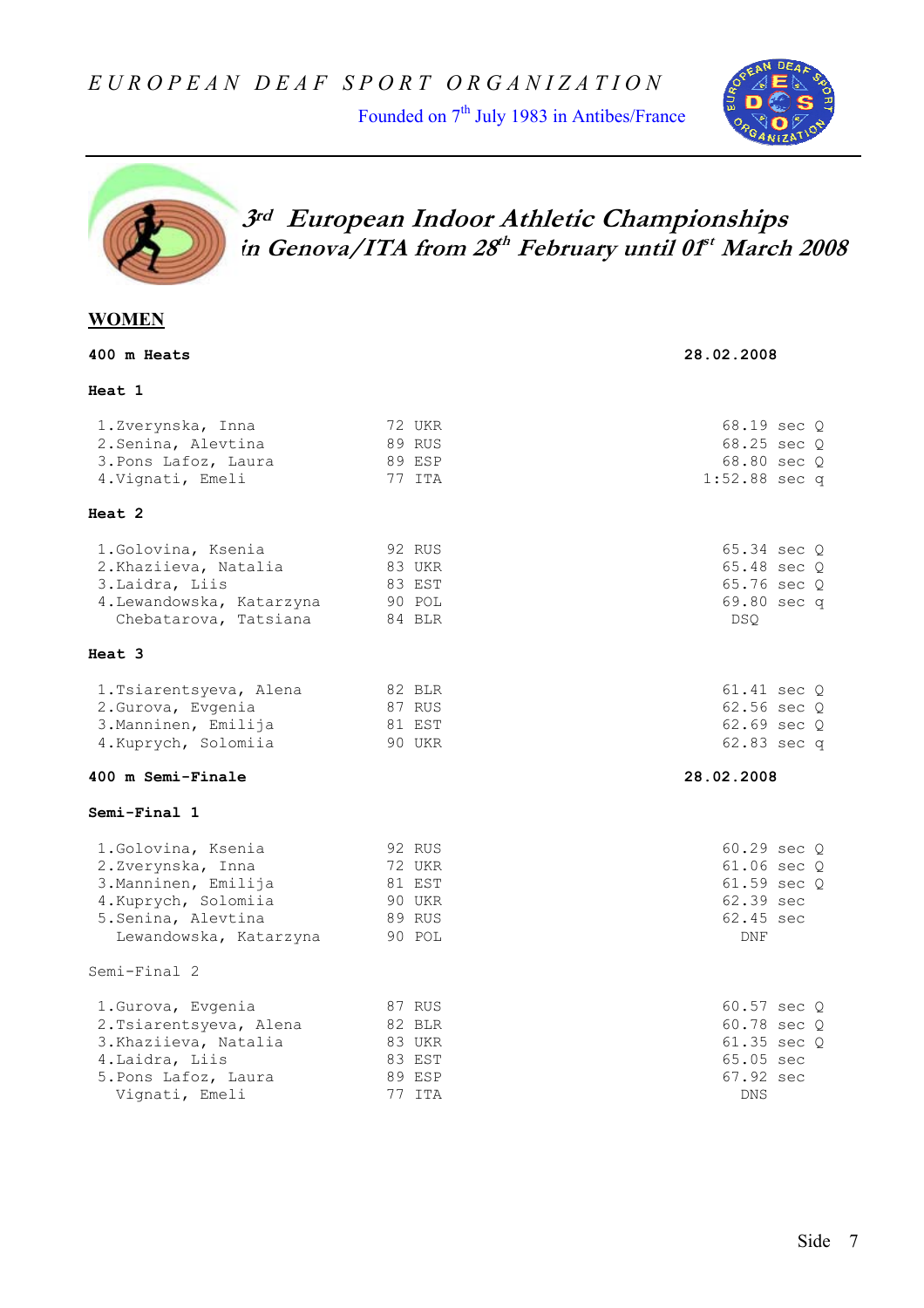Founded on 7<sup>th</sup> July 1983 in Antibes/France





# **3rd European Indoor Athletic Championships in Genova/ITA from 28th February until 01st March 2008**

### **WOMEN**

#### **800 m Heats 28.02.2008**

#### **Heat 1**

| 1.Tsiarentsyeva, Alena    | 82 BLR        | $2:27.57$ min $Q$ |
|---------------------------|---------------|-------------------|
| 2. Ben Nejma, Nora        | <b>80 FRA</b> | $2:28.98$ min $Q$ |
| 3. Laidra, Liis           | 83 EST        | $2:35.03$ min q   |
| 4. Gurova, Evgenia        | 87 RUS        | $2:37.56$ min     |
| 5.Harmankaya, Ayfer       | 85 TUR        | 3:28.36 min       |
| Heat 2                    |               |                   |
| 1. Manninen, Emilija      | 81 EST        | $2:31.09$ min $O$ |
| 2. Scheuerer, Veronika    | 93 GER        | $2:33.40$ min $Q$ |
| 3. Vignati, Emeli         | 77 ITA        | $2:37.08$ min q   |
| Gobbo, Flavienne          | 91 FRA        | DNF               |
| Zareba, Edyta             | 82 POL        | DNF               |
| Heat 3                    |               |                   |
| 1. Erofeeva, Nelli        | 83 RUS        | $2:34.01$ min $O$ |
| 2. Selivanava, Halina     | 90 BLR        | $2:34.29$ min O   |
| 3. Piery, Ekaterina       | 74 FRA        | $2:34.80$ min q   |
| 4. Pons Lafoz, Laura      | 89 ESP        | $2:42.71$ min     |
| 5. Lewandowska, Katarzyna | 90 POL        | $2:53.17$ min     |
| Heat 4                    |               |                   |
| 1. Peffers, Lauren        | 88 GBR        | $2:27.25$ min $O$ |
| 2. Senina, Alevtina       | 89 RUS        | $2:32.86$ min $O$ |
| 3. Holub, Viktoriya       | 84 UKR        | $2:33.73$ min q   |
| 4. Goekkaya, Aysequel     | 86 TUR        | 3:08.76 min       |
|                           |               |                   |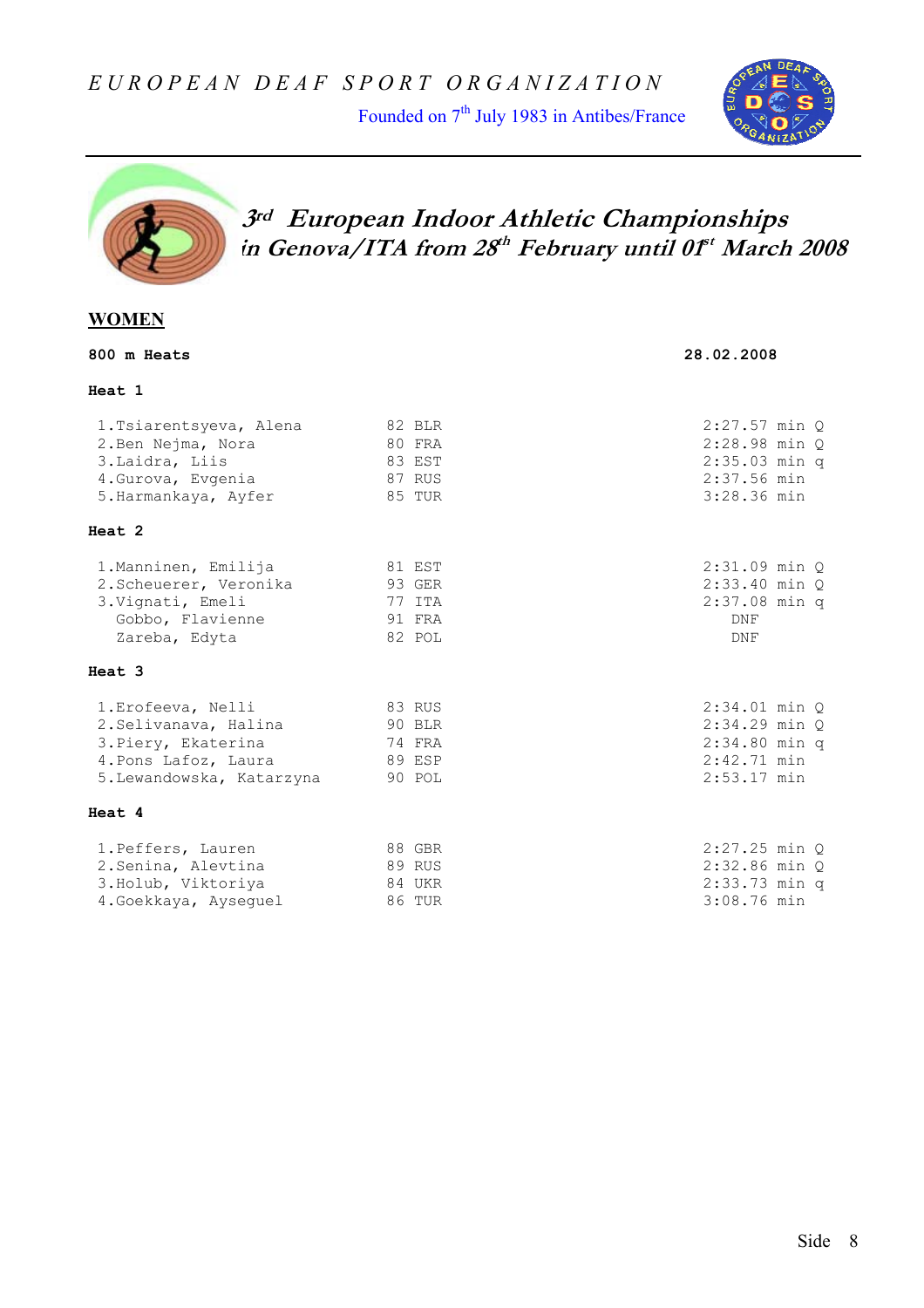Founded on 7<sup>th</sup> July 1983 in Antibes/France





# **3rd European Indoor Athletic Championships in Genova/ITA from 28th February until 01st March 2008**

#### **WOMEN**

| HIGH JUMP Final                                         |                                 |                                                            |                                                         |                      |         |                                                                              |             |       | 28.02.2008                                                                 |
|---------------------------------------------------------|---------------------------------|------------------------------------------------------------|---------------------------------------------------------|----------------------|---------|------------------------------------------------------------------------------|-------------|-------|----------------------------------------------------------------------------|
| 1.Olenko, Kairit<br>4. Ojastu, Anette<br>7. Kupisz, Ewa |                                 | 2.Shtanko, Ilona<br>6.Zatsepina, Elena<br>Yakovleva, Elena | 3. Belsue Sebastian, Itziar<br>4. Maendsoo, Marja-Liisa |                      |         | 85 EST<br>93 RUS<br>90 ESP<br>90 EST<br>88 EST<br>74 RUS<br>88 POL<br>77 RUS |             |       | 1.57 m<br>1.54 m<br>1.51 m<br>1.51 m<br>$1.51$ m<br>1.45 m<br>1.40 m<br>ΝH |
|                                                         |                                 |                                                            |                                                         |                      |         | 1.30 1.35 1.40 1.45 1.48 1.51 1.54 1.57 1.61                                 |             |       |                                                                            |
| $1. -$<br>$2. -$                                        |                                 | $\overline{\phantom{a}}$                                   | $\circ$                                                 | $\circ$              | XXO     | $\circ$                                                                      | $\circ$     | XXX   |                                                                            |
|                                                         | $\frac{1}{2}$ and $\frac{1}{2}$ | $\circ$<br>$\circ$                                         | $\circ$<br>$\circ$                                      | XO<br>XXO O          | $\circ$ | XXO<br>XXX                                                                   | XXX         |       |                                                                            |
| $3.0$ 0<br>$4 - -$                                      | $\circ$                         | $\sim$ $-$                                                 | XO                                                      | XO                   | XO      | XXX                                                                          |             |       |                                                                            |
| $4. - - - 0$                                            |                                 |                                                            | XO XO                                                   | XO                   |         | XXX                                                                          |             |       |                                                                            |
| $6. - 0$                                                |                                 | $\circ$                                                    | XXO XXX                                                 |                      |         |                                                                              |             |       |                                                                            |
| 7.0                                                     | XXO                             | $\circ$                                                    | XXX                                                     |                      |         |                                                                              |             |       |                                                                            |
| XXX                                                     |                                 |                                                            |                                                         |                      |         |                                                                              |             |       |                                                                            |
|                                                         |                                 |                                                            |                                                         |                      |         |                                                                              |             |       |                                                                            |
| TRIPLE JUMP Final                                       |                                 |                                                            |                                                         |                      |         |                                                                              |             |       | 28.02.2008                                                                 |
|                                                         |                                 | 1.Hralko, Marharyta                                        |                                                         |                      |         | 87 BLR<br>12.49 12.46 x 12.60                                                | X           | $-$   | 12.60 m                                                                    |
|                                                         |                                 |                                                            | 2. Bachmatiuk, Magdalena                                |                      |         | 86 POL                                                                       |             |       | 12.48 m                                                                    |
|                                                         |                                 | X                                                          |                                                         |                      |         | 12.48 12.02 12.44                                                            | $\mathbf x$ | 12.20 |                                                                            |
|                                                         |                                 | 3. Yakovleva, Elena                                        |                                                         |                      |         | 77 RUS                                                                       |             |       | 10.55 m                                                                    |
|                                                         |                                 | 10.03                                                      | $\mathbf x$                                             |                      |         | 10.17 x 10.21                                                                |             | 10.55 |                                                                            |
|                                                         |                                 |                                                            | 4.Zatsepina, Elena                                      |                      |         | 74 RUS                                                                       |             |       | $10.01$ m                                                                  |
|                                                         |                                 | $\mathbf{X}$                                               | 10.01                                                   |                      |         | 9.90 9.65                                                                    | X           | X     |                                                                            |
|                                                         |                                 |                                                            |                                                         | Bolshedonova, Jelena |         | 84 EST                                                                       |             |       | NW                                                                         |
|                                                         |                                 | $\mathbf{x}$                                               | X                                                       | X                    |         |                                                                              |             |       |                                                                            |
| SHOT PUT Final                                          |                                 |                                                            |                                                         |                      |         |                                                                              |             |       | 28.02.2008                                                                 |
|                                                         |                                 |                                                            |                                                         |                      |         | 1. Ursulenko, Nataliia 65 UKR                                                |             |       | 13.58 m                                                                    |
|                                                         |                                 |                                                            |                                                         | 12.52 13.46 13.35 x  |         |                                                                              | 13.58       | X     |                                                                            |
|                                                         |                                 |                                                            | 2. Voroneckaja, Larisa                                  |                      |         | 83 LTU                                                                       |             |       | 13.30 m                                                                    |
|                                                         |                                 |                                                            |                                                         |                      |         | 12.86 12.93 13.02 13.11 13.30 13.24                                          |             |       |                                                                            |
|                                                         |                                 |                                                            | 3. Kristoficova, Ivana                                  |                      |         | 90 SVK                                                                       |             |       | 12.65 m                                                                    |
|                                                         |                                 | 12.29                                                      | 12.65                                                   | 11.62                |         | 11.96                                                                        | 12.08       | 12.53 |                                                                            |
|                                                         |                                 | 4. Lvova, Tatiana                                          |                                                         |                      |         | 64 RUS                                                                       |             |       | 12.62 m                                                                    |
|                                                         |                                 | 12.37                                                      | 12.62                                                   | 12.61                |         | 11.88                                                                        | 12.44       | X     |                                                                            |
| 5.Olenko, Kairit                                        |                                 |                                                            |                                                         |                      |         | 85 EST                                                                       |             |       | 12.12 m                                                                    |
|                                                         |                                 | 11.12                                                      | X                                                       | 12.01                |         | $\mathbf x$                                                                  | 12.12       | 11.75 |                                                                            |
|                                                         |                                 |                                                            | 6. Bolshedonova, Jelena                                 |                      |         | 84 EST                                                                       |             |       | 10.53 m                                                                    |
|                                                         |                                 | 10.53                                                      | $\mathbf X$                                             | 9.52                 |         | $\mathbf X$                                                                  | 9.09        | 9.31  |                                                                            |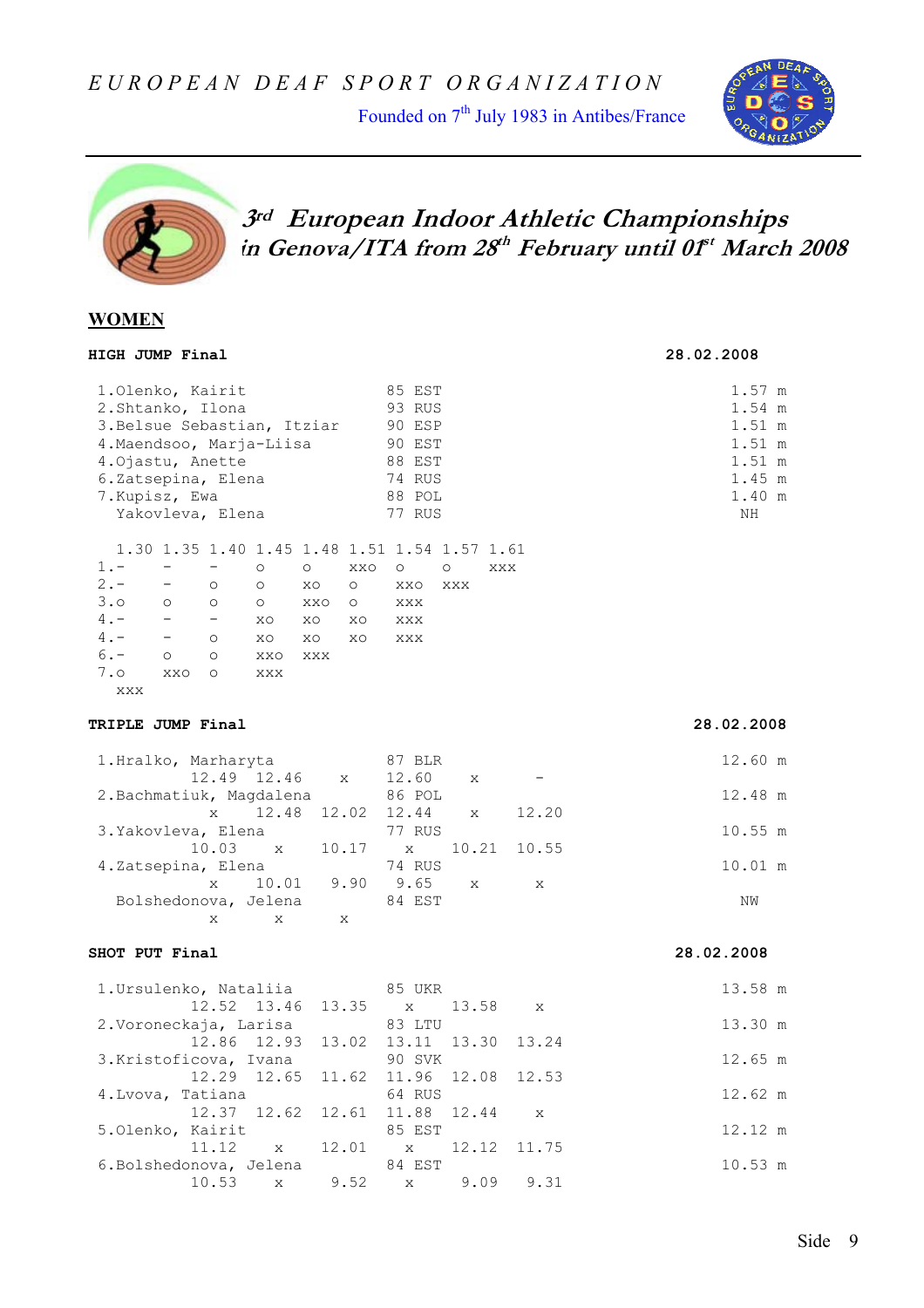Founded on 7<sup>th</sup> July 1983 in Antibes/France





 **3rd European Indoor Athletic Championships in Genova/ITA from 28th February until 01st March 2008** 

# MEDALS

28.02.2008

|                         | <b>COUNTRIES</b> | Gold             | <b>Silver</b>    | <b>Bronze</b>    | 4.               | 5.               | 6.               | Rank                    |
|-------------------------|------------------|------------------|------------------|------------------|------------------|------------------|------------------|-------------------------|
| $\mathbf{1}$            | <b>RUS</b>       | $\overline{2}$   | $\boldsymbol{2}$ | $\mathbf{1}$     | 5                | $\boldsymbol{0}$ | $\mathbf{1}$     | $\mathbf{1}$            |
| $\boldsymbol{2}$        | <b>UKR</b>       | $\overline{2}$   | $\mathbf{1}$     | $\overline{2}$   | $\boldsymbol{0}$ | $\bf{0}$         | $\overline{2}$   | $\overline{2}$          |
| $\overline{\mathbf{3}}$ | <b>EST</b>       | $\mathbf{1}$     | $\mathbf{1}$     | $\boldsymbol{0}$ | $\mathbf{1}$     | $\mathbf{1}$     | $\mathbf{1}$     | $\mathbf{3}$            |
| $\overline{\mathbf{4}}$ | <b>BLR</b>       | $\mathbf{1}$     | $\mathbf{1}$     | $\bf{0}$         | $\mathbf{1}$     | $\boldsymbol{0}$ | $\bf{0}$         | $\overline{\mathbf{4}}$ |
| 5                       | <b>POL</b>       | $\mathbf{1}$     | $\mathbf{1}$     | $\boldsymbol{0}$ | $\boldsymbol{0}$ | $\boldsymbol{2}$ | $\boldsymbol{0}$ | 5                       |
| 6                       | <b>GER</b>       | $\mathbf{1}$     | $\boldsymbol{0}$ | $\overline{2}$   | $\boldsymbol{0}$ | $\mathbf{1}$     | $\boldsymbol{0}$ | 6                       |
| $\overline{7}$          | <b>LTU</b>       | $\boldsymbol{0}$ | $\mathbf{1}$     | $\boldsymbol{0}$ | $\boldsymbol{0}$ | $\boldsymbol{0}$ | $\boldsymbol{0}$ | $\overline{7}$          |
| 8                       | <b>TUR</b>       | $\boldsymbol{0}$ | $\mathbf{1}$     | $\boldsymbol{0}$ | $\boldsymbol{0}$ | $\boldsymbol{0}$ | $\boldsymbol{0}$ | 8                       |
| 9                       | <b>GRE</b>       | $\boldsymbol{0}$ | $\boldsymbol{0}$ | $\mathbf{1}$     | $\mathbf{1}$     | $\mathbf{1}$     | $\boldsymbol{0}$ | 9                       |
| 10                      | <b>ESP</b>       | $\boldsymbol{0}$ | $\boldsymbol{0}$ | $\mathbf{1}$     | $\boldsymbol{0}$ | $\bf{0}$         | $\bf{0}$         | 10                      |
| 11                      | <b>SVK</b>       | $\boldsymbol{0}$ | $\boldsymbol{0}$ | $\mathbf{1}$     | $\boldsymbol{0}$ | $\bf{0}$         | $\boldsymbol{0}$ | 11                      |
| 12                      | <b>LAT</b>       | $\boldsymbol{0}$ | $\bf{0}$         | $\boldsymbol{0}$ | $\mathbf{1}$     | $\bf{0}$         | $\boldsymbol{0}$ | 12                      |
| 13                      | <b>FRA</b>       | $\boldsymbol{0}$ | $\boldsymbol{0}$ | $\boldsymbol{0}$ | $\boldsymbol{0}$ | $\boldsymbol{0}$ | $\mathbf{1}$     | 13                      |
| 14                      | <b>ITA</b>       | $\boldsymbol{0}$ | $\boldsymbol{0}$ | $\boldsymbol{0}$ | $\boldsymbol{0}$ | $\boldsymbol{0}$ | $\mathbf{1}$     | 14                      |
|                         | <b>TOTAL</b>     | 8                | 8                | 8                | 9                | 6                | 8                |                         |